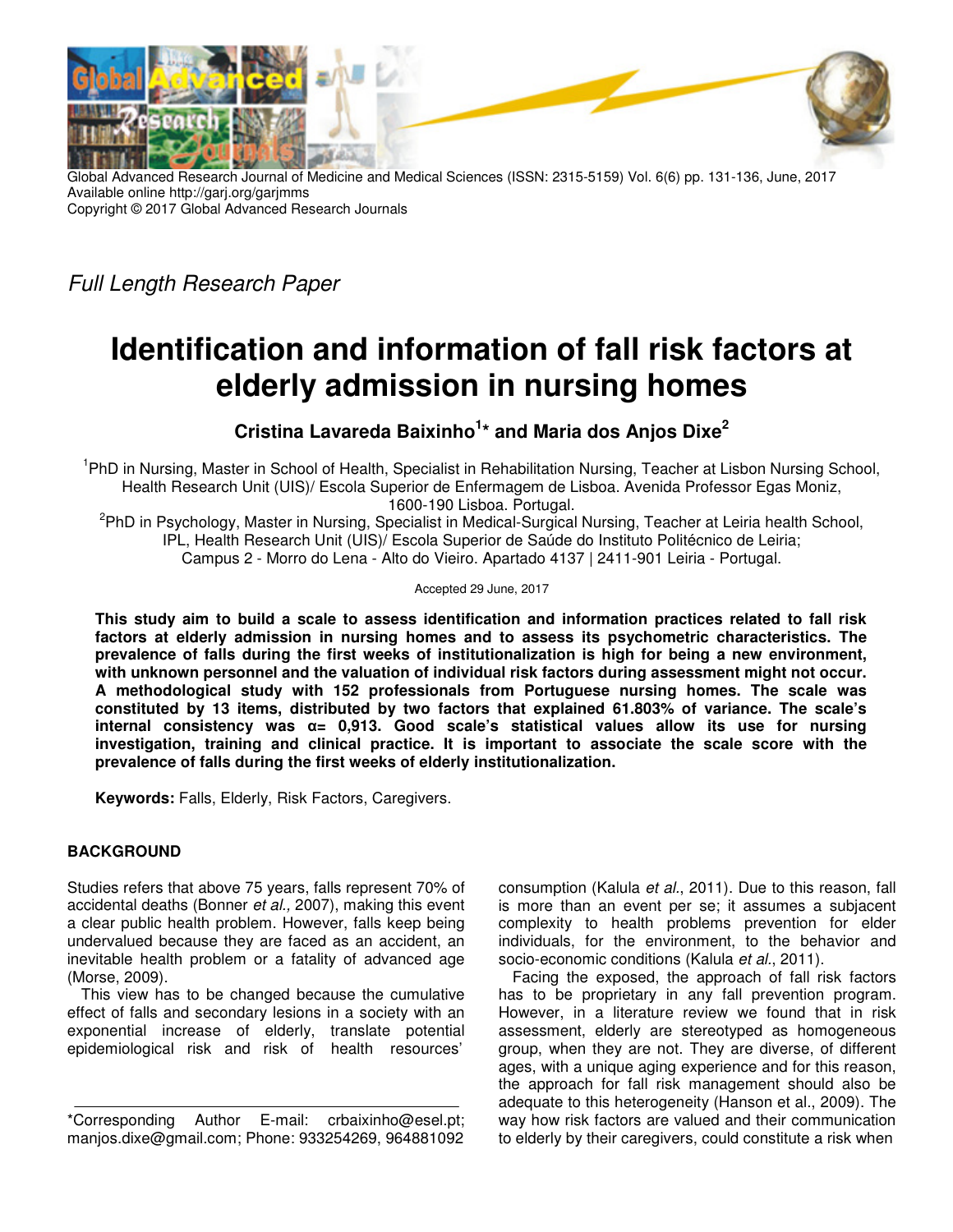not valued or in contrary, when adequate, as a fall protector and preventive factor.

Lee e Stokic (2008) refers that more than 50% of fall episodes occurred on the first week of institutionalization. Another study refers that one in each five recently admitted elderly fall on the first few days of institutionalization (Leland et al., 2012). The justifications for this phenomenon points to an unknown environment for the senior (Pountney, 2009; Leland et al., 2012) and not knowing the personnel, impeding identification of the risk and its control (Leland et al., 2012), it decreases trust, increasing the risk (Pountney, 2009). We consider that valuation of fall risk factors by nursing home professionals at the admission moment can contribute with a higher or lower valuation of intrinsic risk factors related to the elderly and environmental risks; and this data can contribute with a high prevalence of falls during the first weeks of institutionalization.

We did not find instruments to assess identification and information practices and behaviors of fall risk factors at elderly admission, by nursing home professionals. In this sense, this study aimed: to build a scale to assess identification practices and behaviors, and information of fall risk factors at elderly admission in nursing homes, to determine its psychometric characteristics and to assess practices and behaviors during identification and information of fall risk factors at the elderly admission in nursing homes.

### **METHODS**

The investigation brings important challenges to build measures to assess the study's variables. To conduct this methodological study, we considered procedures to guarantee the scale design and, the determination of psychometric characteristics was adequate for the study aim.

### **Sample**

One hundred and fifty-two direct action helpers, female, who conducted functions in six nursing homes at Lisbon region, Portugal, constituted the sample.

Instrument: Two parts constituted the data collection instrument: the first included sociodemographic and professional data and the second part was built to assess identification practices and behaviors, and information regarding fall risk factor at admission in nursing homes.

Such scale was built based on: the collection of information in databases; context observation; interviews with professionals; material selection to define dimensions and items to englobe in each scale; scale elaboration; scale assessment by experts; pre-test; application and scale validation.

During the pre-test conducted with 23 professionals to verify the comprehensibility of items, professionals were requested to pronounce about items' clarity and objectivity. There was a reformulation of items, which were not clear for respondents.

The scale for identification of practices and behaviors and identification of fall risk factors at admission was distributed and 21 items constituted it. In this instrument, respondents reported the frequency that they developed identification practices and information of fall risk factors at admission through a Likert-type scale; answer options were never, few times, sometimes, many times, always.

Participants took 10 minutes on average to fill the instrument.

### **Data collection and analysis**

This study obtained a favorable feedback from the Ethics Commission of the Portuguese Catholic University. During data collection, the informed consent, privacy, and confidentiality were guaranteed (Waltz et al., 2010).

The questionnaire was self-reported, without the investigator's presence. To guarantee anonymity, we placed two sealed boxes in an equipment room, one to place the consent and the other to place the instruments. We opened the boxes 15 days later.

The statistical data treatment was conducted using SPSS (Statistical Package for the Social Sciences), version 19.0. We conducted the following descriptive statistical techniques: absolute and relative frequencies, measures of central tendency (mode, mean and median), measures of dispersion and variability (standard deviation, minimum, and maximum). We tested reliability through analysis of internal consistency using the Cronbach's alpha coefficient (Steiner and Norman, 2008).

For factorial analysis in main components, we used an orthogonal rotation Varimax type, and the factors extraction with proper values higher than one. We used the Kaiser-Keyer-Olkin (KMO) test and the Barlett's index to measure the quality of correlations between variables and to test the factorial matrix validity.

## **RESULTS**

### **Sample sociodemographic and professional characteristics**

One-hundred and fifty-two direct action caregivers from sis institutions constituted the sample. All participants were women, of  $47\pm10.3$  years old, and their working time was  $13.1 \pm 8.35$  years.

From the 152 participants, 68% started their professional experience without professional training for direct action, and 66.7% had continuing training after they initiated their professional activity.

For most training actions, themes related to risk of fall (81.7%), risk assessment (80.2%), preventive measures (83.5%) and after-fall care (82.6%) were addressed. The least privileged theme during training was documenting fall episodes (62.2%).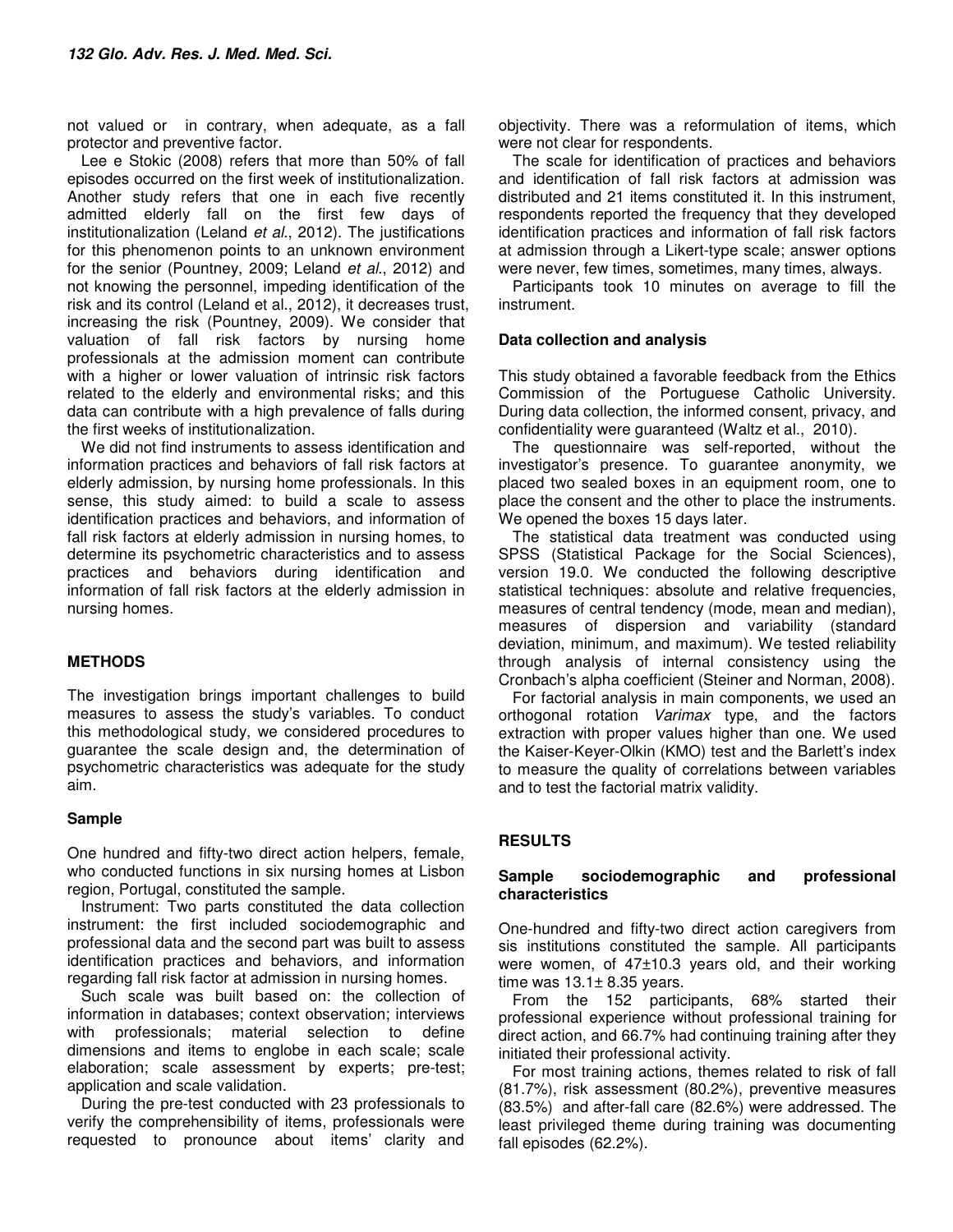**Table 1.** Pearson's correlation of items composing the scale and the Cronbach's alpha with the total, without the item

| Number and content of items                                              | Pearson's correlation of <i>Cronbach's a</i> without<br>the total without the item | the item |
|--------------------------------------------------------------------------|------------------------------------------------------------------------------------|----------|
| 1. I identify the use of walking aids                                    | .613                                                                               | .907     |
| 2.I observe if there is difficult to walk                                | .656                                                                               | .906     |
| 3.I observe if the elderly has balance changes while walking             | .730                                                                               | .904     |
| 4. I identify difficulties to sit and stand up from the chair            | .656                                                                               | .907     |
| 5. I identify difficulties in standing up from bed and laying down in it | .724                                                                               | .904     |
| 6.I identify if there are difficulties climbing up/down the stairs       | .630                                                                               | .907     |
| 7.I identify if the elderly is time and space oriented                   | .629                                                                               | .907     |
| 8.I identify if there are difficulties in taking a shower                | .626                                                                               | .907     |
| 9. I inform about the bathroom localization                              | .599                                                                               | .909     |
| 10. I inform about the elevator localization                             | .657                                                                               | .906     |
| 11. I inform about the use of stairs and ramp                            | .590                                                                               | .909     |
| 12.I inform about the existence of bell/ringer                           | .719                                                                               | .903     |
| 13. I inform about the existence of light presence                       | .561                                                                               | .910     |
| Total Alpha                                                              | 0.913                                                                              |          |

**Table 2.** Matrix of main components after Varimax rotation of 13 scale items

| <b>Number and content of items</b>                                       | H <sub>2</sub> | F <sub>1</sub> | F <sub>2</sub> |
|--------------------------------------------------------------------------|----------------|----------------|----------------|
| 1. I identify the use of walking                                         | .628           | .773           |                |
| 2. I observe if there is difficult to walk                               | .686           | .804           |                |
| 3. I observe if the elderly has balance changes while walking            | .720           | .793           |                |
| 4. I identify difficulties to sit and stand up from the chair            | .772           | .869           |                |
| 5. I identify difficulties in standing up from bed and laying down in it | .626           | .645           |                |
| 6. I identify if there are difficulties climbing up/down the stairs      | .520           | .636           |                |
| 7. I identify if the elderly is time and space oriented                  | .500           | .595           |                |
| 8. I identify if there are difficulties in taking a shower               | .485           | .477           |                |
| 9. Linform about the bathroom localization                               | .589           |                | .738           |
| 10. Linform about the elevator localization                              | .564           |                | .665           |
| 11. I inform about the use of stairs and ramp                            | .534           |                | .687           |
| 12. I inform about the existence of bell/ringer                          | .729           |                | .799           |
| 13. I inform about the existence of light presence                       | .679           |                | .818           |
| Total explained variance                                                 |                | 61.803         |                |
| % of explained variance by factor                                        |                | 33.53          | 28.26          |
| Kaiser-Meyer-Olkin Measure                                               |                | .870           |                |
| <b>Bartlett's Test of Sphericity</b><br>1149,298; p<0,001                |                |                |                |

#### **Psychometric characteristics of the scale**

To determine the psychometric characteristics, we considered the following criteria:

a) Items which coefficient was lower than 0.20 were eliminated as proposed by Striner and Norman (2008).

b) Items which Cronbach's alpha was higher than the global alpha were eliminated.

c) Items with loading in more than one factor with a difference lower than 0.1 were eliminated.

d) The Kaiser-Meyer-Olkin (KMO) and the Barlett's test were the two statistical procedures conducted for measuring the quality of correlations between variables, in a way to follow with the factorial analysis.

We verified that applying this criteria, 21 items were eliminated, and eight items had an internal consistency of α= 0.913, a value considered excellent.

The total-item correlation without the item varied between 0.561 and 0.730 attesting homogeneity of the set of statements (Table 1).

To assess the scale validity, an exploratory factorial analysis proceeded with extraction of factors by the technique of the main components (Kaiser), with Varimax rotation. For this scale, the Kaiser-Meyer-Olkin (KMO) test indicated a 0.870 value, and 1149.298 value for the Barlett's test for a p<0.001. Thus, we can affirm that the KMO value as well as, the Barlett's test value allows measuring the quality of the correlations between variables (Pestana and Gageiro, 2008).

In Table 2 analysis, we still verified that 13 items were organized in two factors explaining 64.803% of variance. Thus, highlighting good values among items (0.485 – 0.772).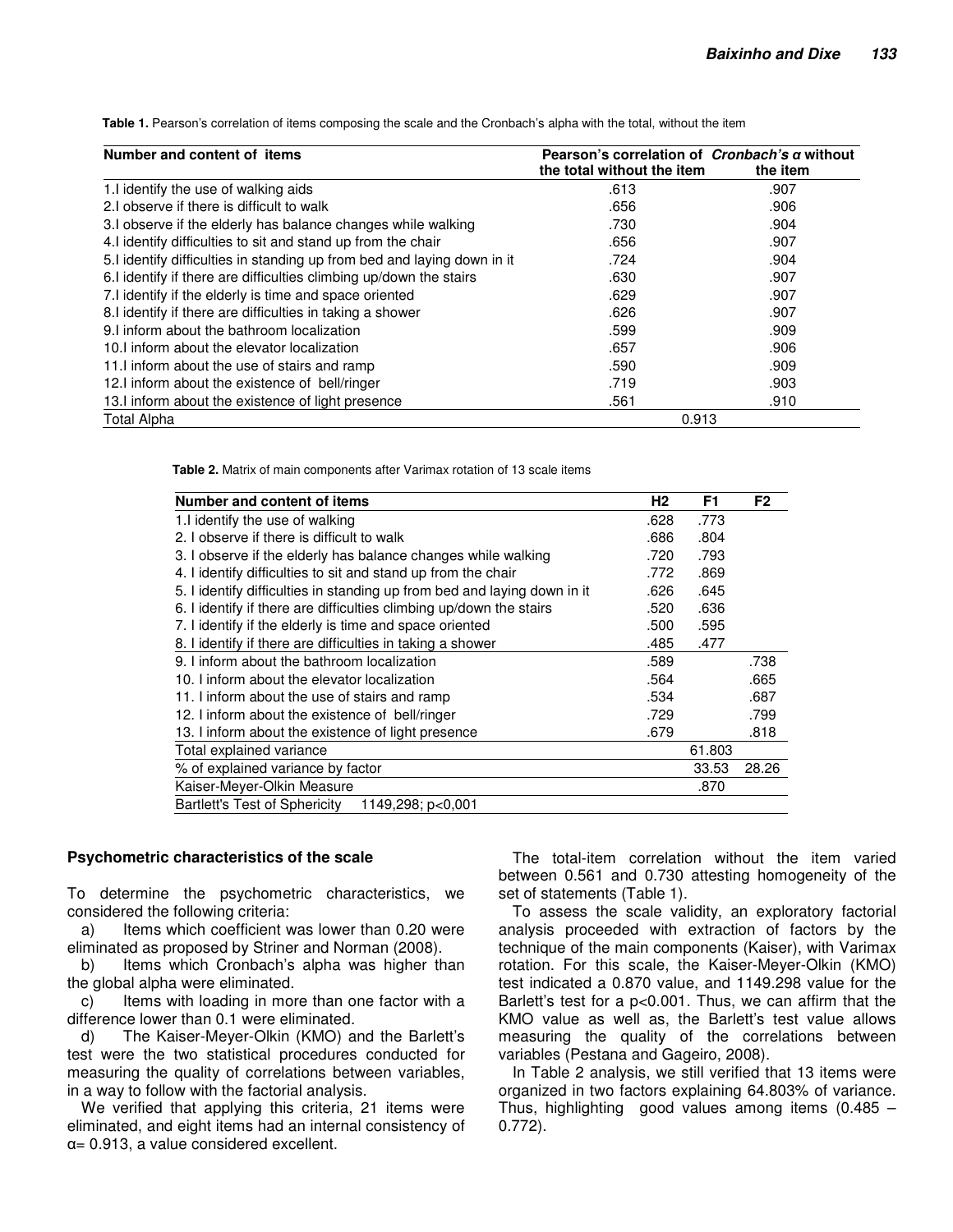| Number and content of items                                              | <b>Mean</b> | <b>SD</b> |
|--------------------------------------------------------------------------|-------------|-----------|
| 1. I identify the use of walking aids                                    | 4.43        | .88       |
| 2. I observe if there is difficult to walk                               | 4.37        | .92       |
| 3. I observe if the elderly has balance changes while walking            | 4.32        | .88       |
| 4. I identify difficulties to sit and stand up from the chair            | 4.37        | .87       |
| 5. I identify difficulties in standing up from bed and laying down in it | 4.36        | .85       |
| 6. I identify if there are difficulties climbing up/down the stairs      | 4.19        | 1.00      |
| 7. I identify if the elderly is time and space oriented                  | 4.05        | 1.00      |
| 8. I identify if there are difficulties in taking a shower               | 4.37        | .94       |
| 9. I inform about the bathroom localization                              | 4.34        | 1.05      |
| 10. Linform about the elevator localization                              | 4.30        | 1.02      |
| 11. I inform about the use of stairs and ramp                            | 4.11        | 1.15      |
| 12. I inform about the existence of bell/ringer                          | 4.36        | .98       |
| 13. I inform about the existence of light presence                       | 4.21        | 1.10      |
| Total of the practices' scale                                            | 55.78       | 12.69     |
| F1- Practices of assessment/identification of risk factors               | 34.46       | 7.37      |
| F2- Information to elderly about prevention practices for fall risk      | 21.32       | 5.32      |

**Table 3.** Caregivers' characteristics regarding identification and information of risk factors at the elderly admission

Having the content of each one of the factors, we attributed the following names: Factor 1: Practices and behaviors for assessment/identification of risk factors; Factor 2: Practices and behaviors of information to elderly about preventive measures for fall risk.

Regarding the Cronbach's alpha, we verified the value of 0.902 for factor 1 and 0.859 for factor 2.

After determining psychometric characteristics, 13 items grouped in two factors constituted the scale and, its scoring varies between 13 and 65 possible points, and best practices correspond to values that are more elevated.

#### **Practices and behaviors for identification and information of fall risk factors in elderly admission**

Relating to practices and behaviors for identification of fall risk factors at the admission (Table 3) and having the median of each indicator (3.5), we noted the risk factors that direct action caregivers give more attention is during the identification of elderly using walking aids (4.43±.88). The less valued items in practices and behaviors are "I identify if the elderly is time and space oriented" (4.05±1.00) and "I inform about the existence of light presence" (4.22±1.10).

## **DISCUSSION**

The complexity of risk factors associated with falling determines the necessity to diversify the investigation tophenomena that have not been explored in the investigation.

The built and validated scale in the study presents two factors. The first allows assessment of practices and

behaviors of assessment/identification of risk factors by direct action caregivers of nursing homes, and the items are directed to mobility and balance difficulties, difficulties performing hygiene self-care actions and,with time and space orientation. The importance of assessing these intrinsic risk factors of elderly could influence the decrease of fall prevalence and overall, of recurrent ones. As Morse (2009) affirms, recurrent falls express the presence of intrinsic etiologic factors (secondary diseases, use of multiple medications, sensorial changes, balance changes, changes of the conscience state), while accidental fall is associated with extrinsic factors related to the person, as environmental risk or risk attitudes.

For this reason, to determine elderly with high risk of fall is the first step to help professionals to prevent falls and lesions associated to it (Barker et al., 2009; Wagner et al., 2011). The following step is to use the information obtained by risk assessment to guide provided care (Wagner et al., 2011).

The fall risk assessment should be evidence-based, so certain measures could be associated to the elderly in an adequate moment (Baixinho and Dixe, 2012). We consider that for this adequacy, it is important to assess clearly the importance that caregivers give to intrinsic risks of each elderly, because without these valuation, individualized implementation of preventive measures are not possible.

We can consider that the sample had good practices and behaviors of identification and information of fall risk factors at admission as for factor 1 - practices and behaviors of assessment/identification of risk factors -, a maximum of 40 points was possible and the sample score was 34.9.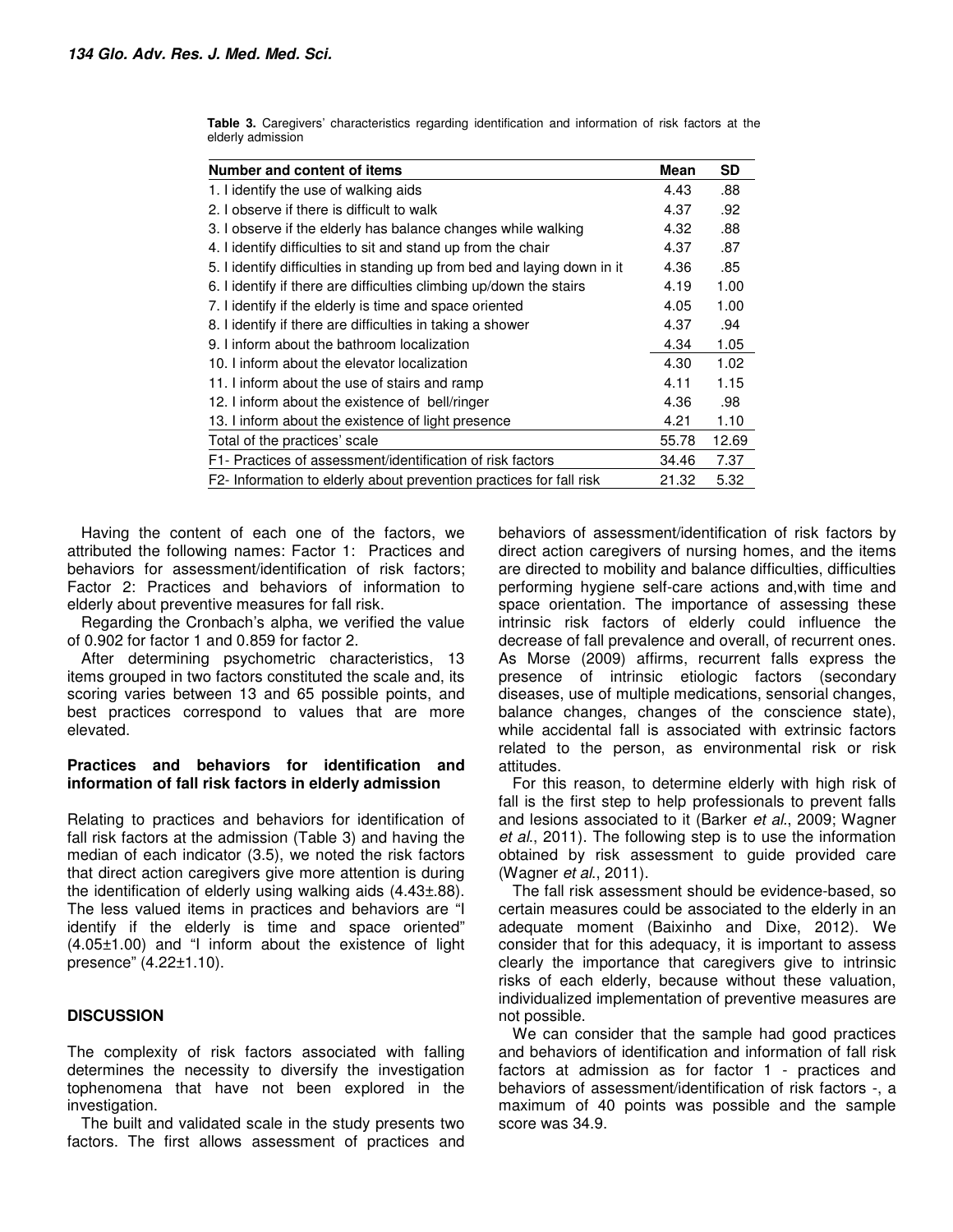The indicator with higher score for identification of risk factors is to identify if the elderly uses a walking aid, with 62.1%, due to the fact of walking to be the self-care action that most interfere with other self-care actions (Baixinho, 2008) also, for being unanimous that changes in walking are a major risk factor for falling (Baixinho and Dixe, 2014).

The second factor to allow identification of practices and behaviors of information to elderly about fall risk prevention measures, in regarding the location of the bathroom, the elevator, stairs and ramps, the existence of bell and the presence of light.

While analyzing the mean score of each one of factors (4.3 and 3.4 for factor 1 and factor 2, respectively), we noted that it is in the information field that caregivers have lower frequencies of practices and behaviors, and from 25 possible points, obtain 17.

At admission, the given information relates to the existence of bell  $(X=4.36, SD=.989)$ , bathroom location  $(X=4.34, SD=1.051)$ , elevator location  $(X=4.30,$ SD=1.020), the presence of light  $(X=3.21, SD=1.107)$  and the use of stairs and ramps  $(X=4.11, SD=1.157)$ . This information about different spaces in the nursing home, the accessibility, and ways of signaling are important measures to increase not only elderly knowledge about the physical structure of their new home, but it allows increment of trust when they move around in it. For the ACSQHC (2009), the information given at admission is an important preventive measure, as many elderly fall in the first few days in the institution.

It is noteworthy that implementing effective preventive measures for falls has special relevance in autonomy and mobility improvement, with benefits at the individual and collective health level (DGS, 2012) of institutionalized elderly.

An accepted point in mostly all investigations is that for fall, there are two or more risks (CDC, 2012), making it a multifactorial phenomenon (Whitney et al., 2012), knowing that environmental risk factors contribute to half of falls (CDC, 2012), which justifies a clear investment from teams in information for elderly about environmental risk factors. According to ACSQHC (2009), extrinsic factorsare constituted by environmental factors, as irregular paths, slippery floors, insufficient light, existence of stairs and domestic animals, as well as atmospheric conditions, which elderly should be informed of.

In any prevention program, nurses should encourage elderly at risk of fall and their families to participate, providing oral and written information about preventive measures (Duffy, 2013).

Apparent simple aspects, as a bell out of sight, make it to be out of the mind and the person can lose balance when trying to reach it. Lighting itself, if not adequate, can become a risk. The presence of light should help one seeing the bell, shoes, the bed, as well as the bathroombedroom path (Morse, 2009).

The bathroom is another place with a high incidence of falls, Rapp *et al* (2012) refers that about 75% of falls occur in the bedroom and bathroom and to minimize these values, elderly should be assessed regarding difficulties in hygiene self-care; also in the motion to the bathroom, sitting down/standing up from the toilet, and safety conditions of this space in terms of being dry or not should be considered. The item that better scores in the second factor is information about the bathroom location, with 62.4% when referring to "always" level of this practice, which might be due to the elevated number of falls that occur in bathrooms from nursing homes (Baixinho and Dixe, 2014).

Trained and motivated teams that have discussion moments about risk factors and preventive measures can contribute for change of practices and, consequently, decrease the incidence of falls and lesions caused by them. This work should be performed by multiprofessional teams (ACSQHC, 2009), with roles and responsibilities designed for each member.

The assessment of practices and behaviors for identification and information of fall risk factors at the admission in nursing homes is a low cost intervention and future studies should associate practices of risk assessment and information with the prevalence of falls. As affirms Teresi et al (2013), the development of low cost evidence-based programs can result in decrease of falls and costs. However, Damián et al (2013) consider that beyond the large impact that falls have on elderly, evidence is still lacking about the efficacy of preventive interventions. Robertson et al (2013) consider that there are many studies with good evidence for fall preventions in the community, but little evidence about efficacy of these interventions for institutionalized elderly.

It is crucial for this evidence to be used by professionals to promote quality practice, in terms of holistic assessment and implementation of effective interventions, improving quality of life and autonomy of residents, who probably already have diseases and disabilities (Duffy, 2013).

## **CONCLUSION**

The bi-factorial scale, designed and validated in this study has 13 items, scoring between 13 and 65 possible points. The best practices for identification and information to elderly corresponds to more elevated values and, presents good psychometric properties that can be used in the investigation, training and clinical practice.

In the investigation, it is important to associate the total score and the individual items that constitute it, with the prevalence of falls in the first weeks of admission in nursing homes.